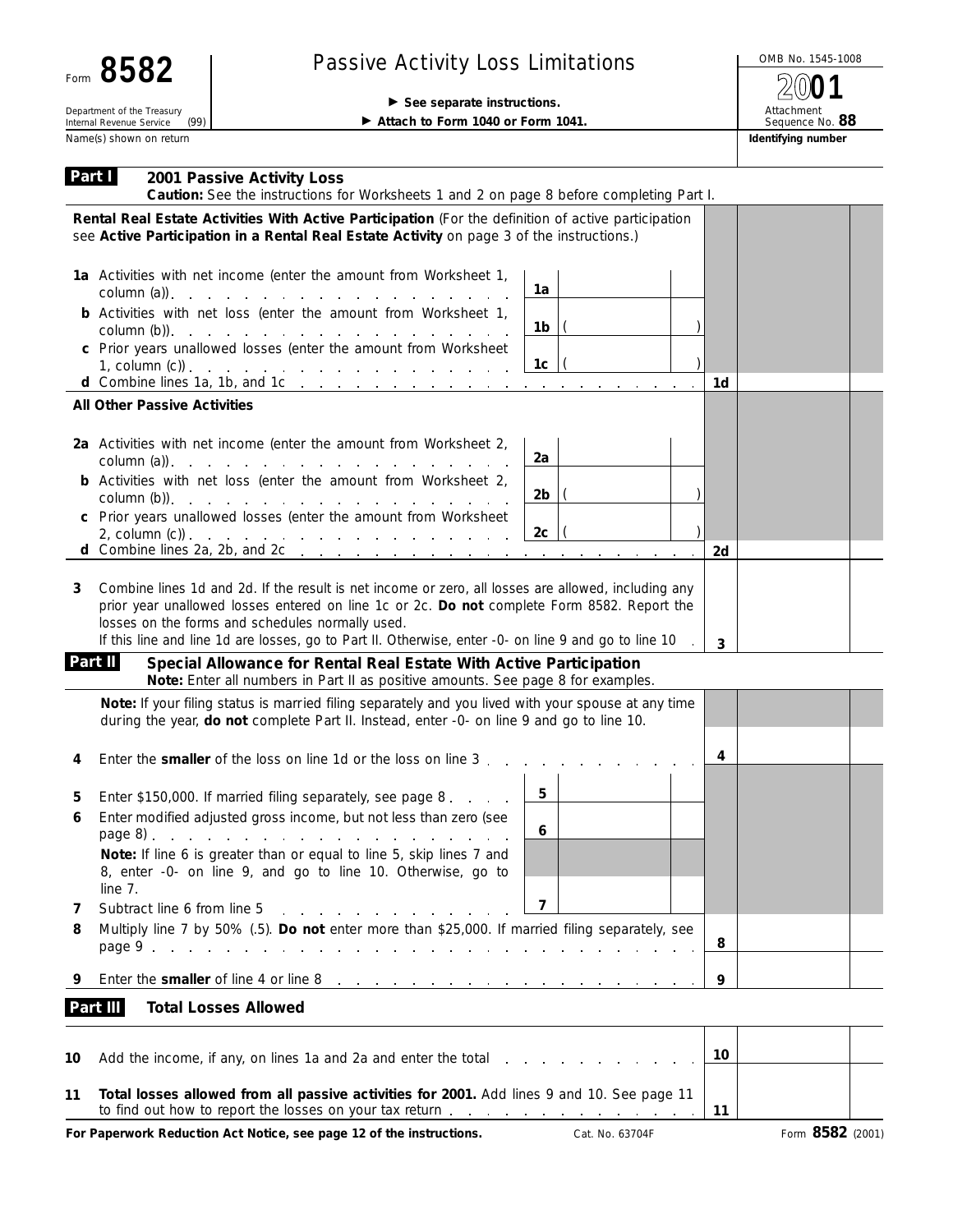| Form 8582 (2001)<br>Caution: The worksheets are not required to be filed with your tax return and may be detached before filing Form |  |                                       |          |                                                              |                                 |                    |                          |                    | Page 2                                     |  |  |
|--------------------------------------------------------------------------------------------------------------------------------------|--|---------------------------------------|----------|--------------------------------------------------------------|---------------------------------|--------------------|--------------------------|--------------------|--------------------------------------------|--|--|
| 8582. Keep a copy of the worksheets for your records.<br>Worksheet 1-For Form 8582, Lines 1a, 1b, and 1c (See page 8.)               |  |                                       |          |                                                              |                                 |                    |                          |                    |                                            |  |  |
|                                                                                                                                      |  | Current year                          |          |                                                              | Prior years                     |                    | Overall gain or loss     |                    |                                            |  |  |
| Name of activity                                                                                                                     |  | (a) Net income<br>(line 1a)           |          | (b) Net loss<br>(c) Unallowed<br>loss (line 1c)<br>(line 1b) |                                 |                    | (d) Gain                 |                    | (e) Loss                                   |  |  |
|                                                                                                                                      |  |                                       |          |                                                              |                                 |                    |                          |                    |                                            |  |  |
|                                                                                                                                      |  |                                       |          |                                                              |                                 |                    |                          |                    |                                            |  |  |
| Total. Enter on Form 8582, lines 1a,                                                                                                 |  |                                       |          |                                                              |                                 |                    |                          |                    |                                            |  |  |
| 1b, and 1c. $\qquad \qquad \blacksquare$<br>Worksheet 2-For Form 8582, Lines 2a, 2b, and 2c (See page 8.)                            |  |                                       |          |                                                              |                                 |                    |                          |                    |                                            |  |  |
|                                                                                                                                      |  | Current year                          |          |                                                              | Prior years                     |                    | Overall gain or loss     |                    |                                            |  |  |
| Name of activity                                                                                                                     |  | (a) Net income<br>(line 2a)           |          | (b) Net loss<br>(line 2b)                                    | (c) Unallowed<br>loss (line 2c) |                    | (d) Gain                 |                    | (e) Loss                                   |  |  |
|                                                                                                                                      |  |                                       |          |                                                              |                                 |                    |                          |                    |                                            |  |  |
|                                                                                                                                      |  |                                       |          |                                                              |                                 |                    |                          |                    |                                            |  |  |
| Total. Enter on Form 8582, lines 2a,<br>2b, and 2c.                                                                                  |  |                                       |          |                                                              |                                 |                    |                          |                    |                                            |  |  |
| Worksheet 3-Use this worksheet if an amount is shown on Form 8582, line 9 (See page 9.)<br>Name of activity                          |  | Form or schedule<br>to be reported on | (a) Loss |                                                              | (b) Ratio                       |                    | (c) Special<br>allowance |                    | (d) Subtract column<br>(c) from column (a) |  |  |
|                                                                                                                                      |  |                                       |          |                                                              |                                 |                    |                          |                    |                                            |  |  |
|                                                                                                                                      |  |                                       |          |                                                              |                                 |                    |                          |                    |                                            |  |  |
|                                                                                                                                      |  |                                       |          |                                                              |                                 |                    |                          |                    |                                            |  |  |
| Total<br>Worksheet 4-Allocation of Unallowed Losses (See page 9.)                                                                    |  |                                       |          |                                                              | 1.00                            |                    |                          |                    |                                            |  |  |
| Name of activity                                                                                                                     |  | Form or schedule<br>to be reported on |          | (a) Loss                                                     |                                 | (b) Ratio          |                          | (c) Unallowed loss |                                            |  |  |
|                                                                                                                                      |  |                                       |          |                                                              |                                 |                    |                          |                    |                                            |  |  |
|                                                                                                                                      |  |                                       |          |                                                              |                                 |                    |                          |                    |                                            |  |  |
|                                                                                                                                      |  |                                       |          |                                                              |                                 |                    |                          |                    |                                            |  |  |
| Total<br>Worksheet 5-Allowed Losses (See page 9.)                                                                                    |  | <b>Contract Contract</b>              |          |                                                              |                                 |                    | 1.00                     |                    |                                            |  |  |
| Name of activity                                                                                                                     |  | Form or schedule<br>to be reported on |          | (a) Loss                                                     |                                 | (b) Unallowed loss |                          | (c) Allowed loss   |                                            |  |  |
|                                                                                                                                      |  |                                       |          |                                                              |                                 |                    |                          |                    |                                            |  |  |
|                                                                                                                                      |  |                                       |          |                                                              |                                 |                    |                          |                    |                                            |  |  |

**Total**